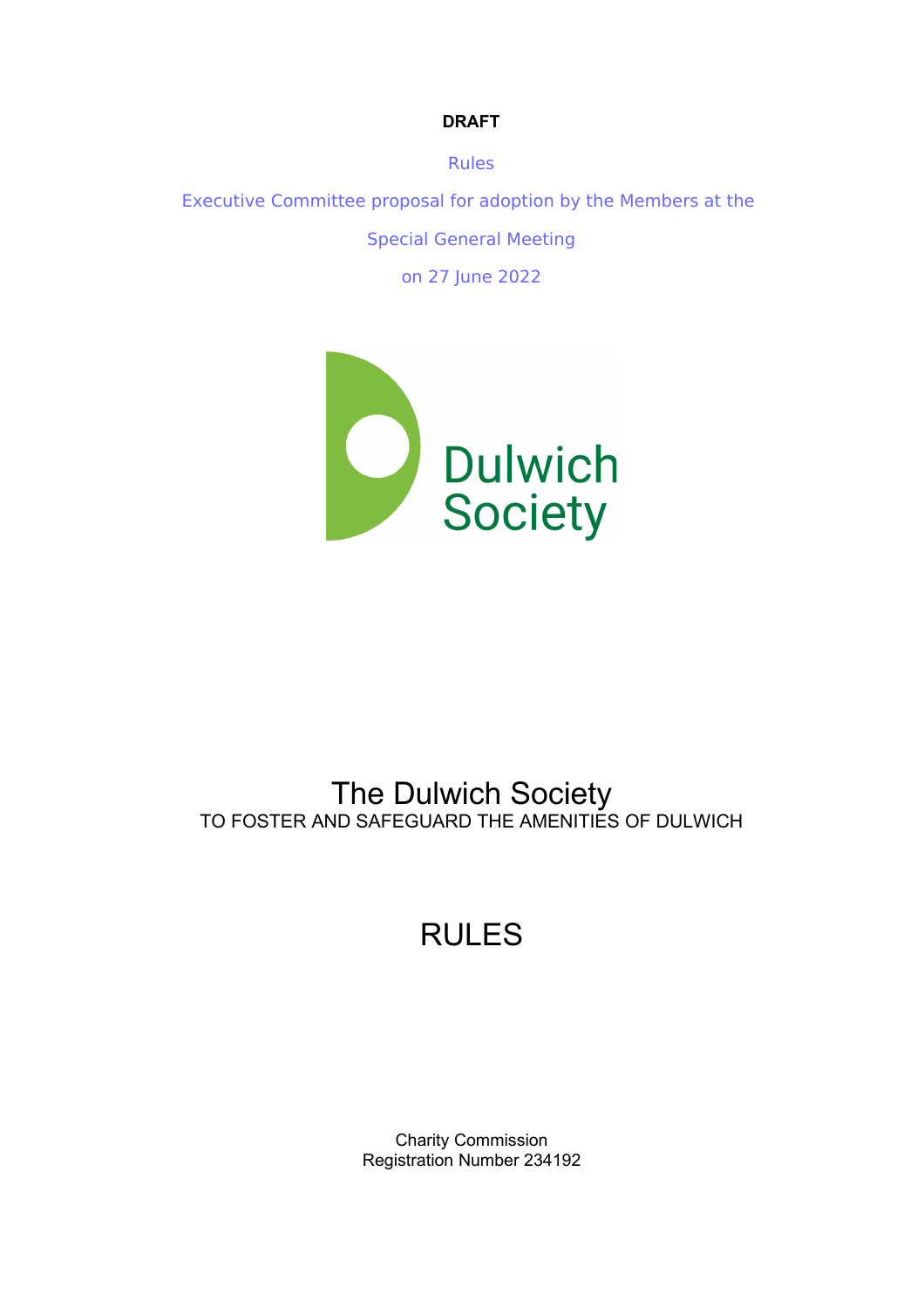### **Rules of The Dulwich Society**

#### **1 NAME**

The name of the Society is 'The Dulwich Society' (hereinafter called the "Society").

#### **2 OBJECTS**

The aims and objects of the Society are:

- a) to maintain and foster the amenities of Dulwich in the interests of its residents and the wider community of which Dulwich is a part;
- b) to maintain and improve open spaces and encourage the proper public use thereof;
- c) to safeguard the trees, gardens, verges, wildlife and other natural endowments;
- d) to preserve and protect buildings of distinction and promote and encourage a good standard of design and appearance in buildings and streets;
- e) to increase knowledge and appreciation of the amenities, social activities and history of Dulwich and foster a sense of community among all residents;
- f) to stimulate public interest and obtain support for the Society's objects by means of meetings, exhibitions, lectures, study groups, publication and cooperation with like-minded individuals and bodies;
- g) to ensure that the Society's objects are appreciated and taken account of by public authorities and other bodies and individuals concerned with the development of Dulwich;
- h) to do all such things as may, in the opinion of the Executive Committee, be incidental or conducive to the attainment of any of the above objects.

#### **3 MEMBERSHIP**

- 3.1 Membership shall be open to residents of Dulwich and to other persons who agree with the aims and objects of the Society. Membership will normally be for a household i.e. all adults living at the same address. However, in the event of a vote being needed at an Annual General Meeting or a Special General Meeting only one vote is permitted per household.
- 3.2 No Member shall be entitled to vote at any general meeting of the Members of the Society if their subscription is in arrears or if they became a Member of the Society less than 8 clear weeks prior to the date of the Annual General Meeting or a Special General Meeting.

#### **4 SUBSCRIPTIONS**

4.1 Unless otherwise determined by the Executive Committee an individual or household shall pay an annual subscription of £10.00. The subscription shall be paid when a person/household becomes a Member and thereafter shall become due and payable on the first day of January in every year. Any Member joining the Society in the last three calendar months of the year and paying the subscription, shall not be required to pay another subscription until the first day of the January of the next but one year.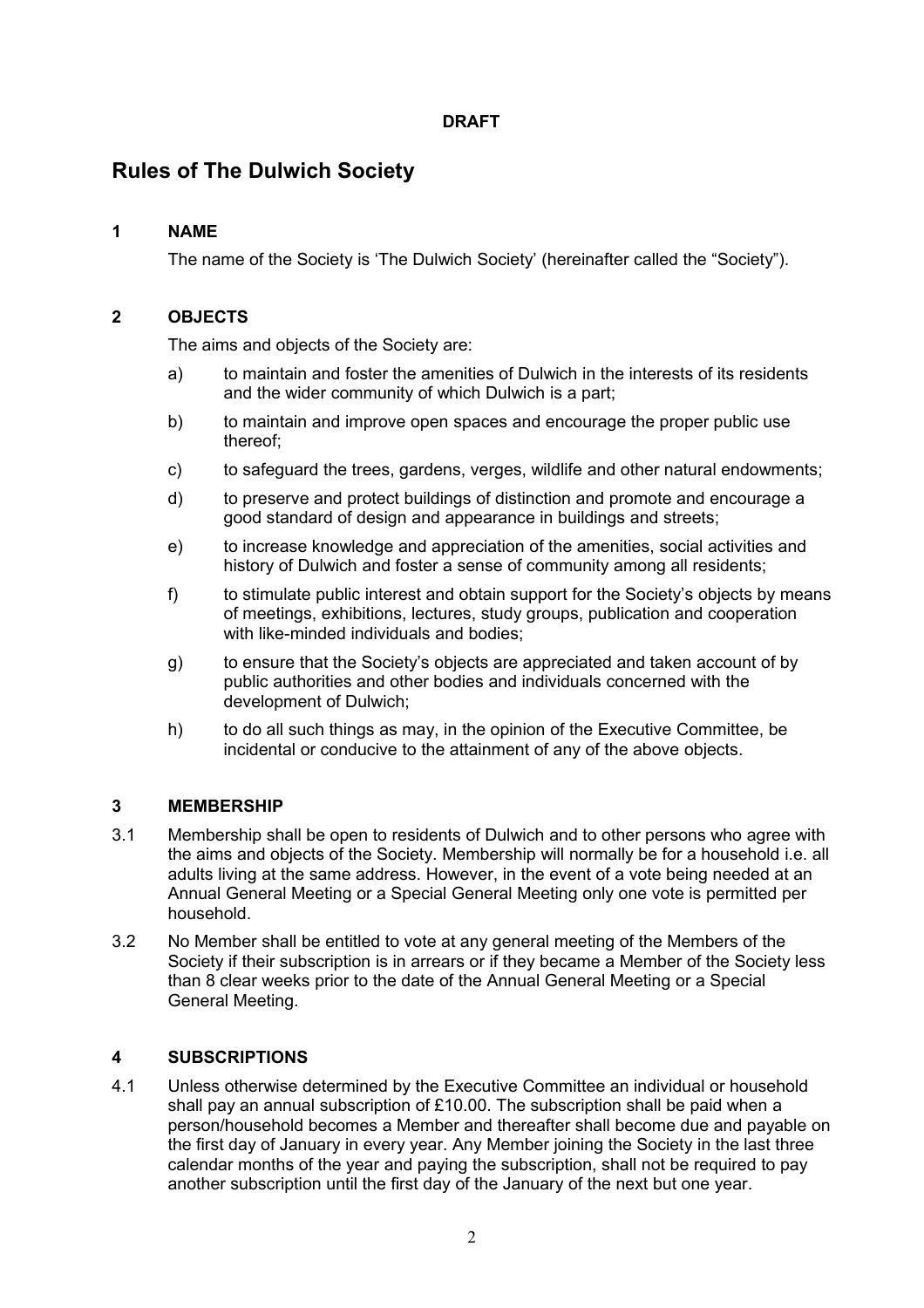- 4.2 Membership of the Society comes to an end if:
	- a) a Member shall be three months or more in arrears with his subscription (i.e. on 1 April of the year that membership payment is due);
	- b) a Member sends a notice of resignation to the Society; or
	- c) the Executive Committee decides that it is in the best interests of the Society that the Member in question should be removed from membership, and passes a resolution at an Executive Committee meeting to that effect. Before the Executive Committee takes any such decision it must: i) inform the Member of the reasons why it is proposed to remove him or her from membership; ii) give the Member at least 14 clear days' notice in which to make representations in writing to the Executive Committee as to why he or she should not be removed from membership; and (iii) consider any representations which the Member makes to the Executive Committee in writing at least 2 clear days before the meeting as to why they should not be removed from membership of the Society.
- 4.3 Membership of the Executive Committee (including Officers) or of any sub-committee shall end automatically if the Member ceases to be a member of the Society for any reason.

#### **5 OFFICERS**

The Officers of the Society shall be the Chair, the Vice Chair, the Honorary Secretary and the Honorary Treasurer. The Officers shall be elected by Members at an Annual General Meeting but the Executive Committee shall have power to fill any vacancy until the next Annual General Meeting.

#### **6 HONORARY OFFICERS**

A President of the Society shall be elected at each Annual General Meeting of the Society and shall hold office until the next Annual General Meeting and shall be eligible for re-election. The President shall be entitled to attend (as an observer), speak, but not vote, at meetings of the Executive Committee.

#### **7 EXECUTIVE COMMITTEE**

- 7.1 The management of the Society shall be vested in a committee (the "Executive Committee") which shall consist of the Officers and not more than 12 other Members who shall be elected at an Annual General Meeting of the Society (as provided below). The Executive Committee shall meet not less than 6 times a year at intervals of not more than 10 weeks.
- 7.2 If a decision requiring a vote of the Executive Committee needs to be taken before a meeting can be practically convened, then, at the discretion of the Chair (or in his or her absence the Vice Chair) the matter can be voted on without a meeting. Such a motion shall be carried provided that there are no more than 2 objections to the matter being voted upon without a meeting and provided further that at least half of the Members of the Executive Committee vote in favour of the motion.
- 7.3 One third of the Members of the Executive Committee shall retire at each Annual General Meeting. If the number of any voluntarily-retiring Members of the Executive Committee falls short of this proportion, the longest-serving Members of the Executive Committee shall retire in order of their length of service since their appointment (or their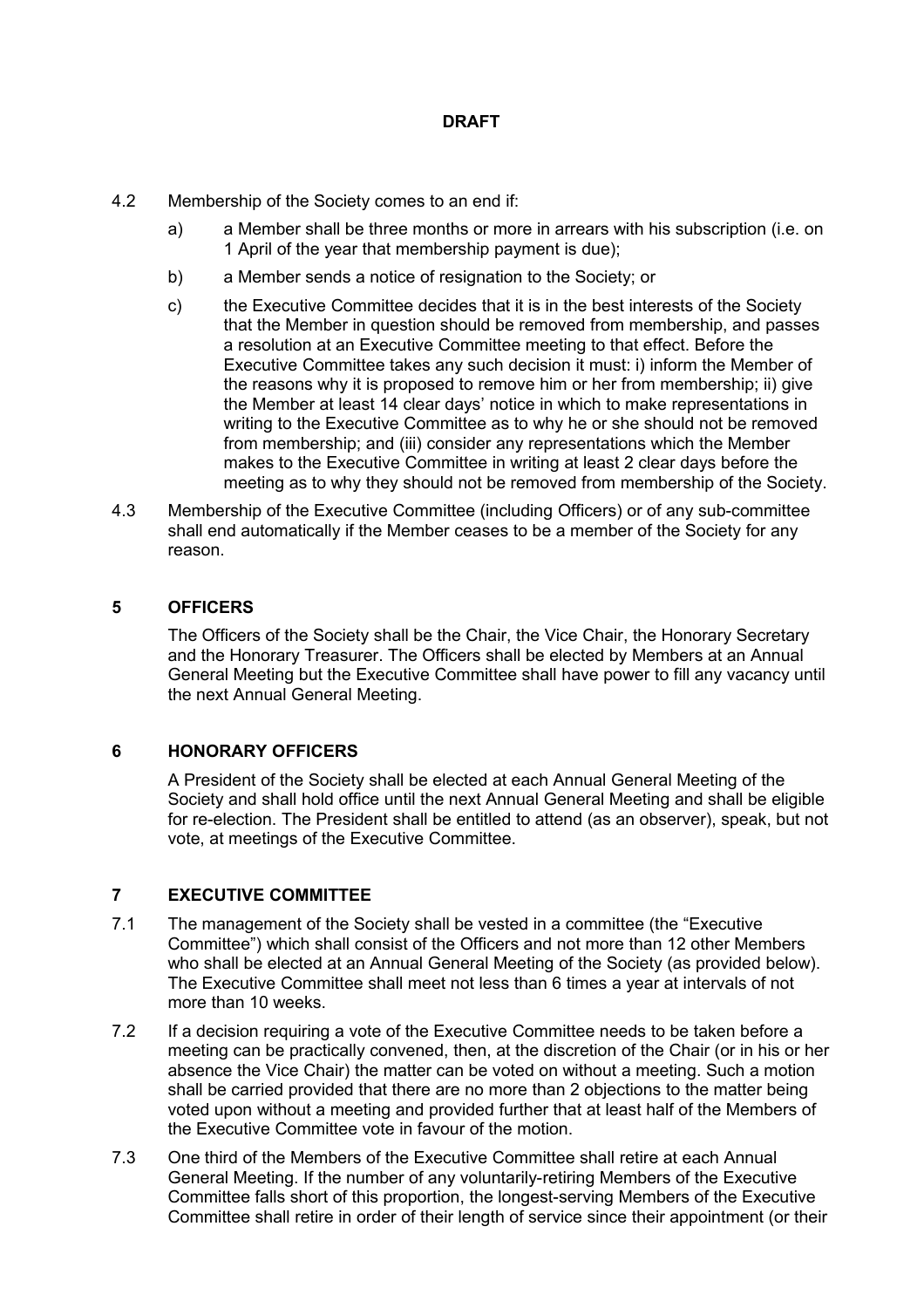latest re-election on rotation if applicable) such that one third is achieved in this manner. However, such retiring Member(s) of the Executive Committee shall be eligible for re-election. The Executive Committee shall have power to co-opt Members of the Society on to the Executive Committee until the next Annual General Meeting, subject to the limitation on the number of Members of the Executive Committee stated in Clause 7.1.

- 7.4 The Executive Committee may at a meeting at which at least half of its Members are present resolve by a majority of the Members present to terminate the membership of any Member of the Executive Committee or of any sub-committee member if it considered that it would be detrimental either to the interests of or the management of the Society for the Member concerned to remain on the Executive Committee or the sub-committee (as the case may be). Such a resolution can only be passed if the Member concerned has been given not less than 14 days' notice of the proposed resolution and the circumstances which are alleged to justify termination and has been given the opportunity of making oral or written representations to the Executive Committee.
- 7.5 The Executive Committee shall implement a data privacy policy detailing permitted use of the personal data of Members.Such policy shall be made available to Members on request.
- 7.6 The Officers and Members of the Executive Committee shall be the trustees of The Dulwich Society Charity registered number 234192 with effect from the date of their appointment and their names will be registered with the Charity Commission as trustees of the Society until they leave the Executive Committee.

#### **8 SUB-COMMITTEES**

- 8.1 The Executive Committee :
	- a) may in its discretion establish and set the terms of reference for such subcommittees as it may consider necessary for the efficient running of the Society's business; and
	- b) shall be required to ratify any proposed appointment to such sub-committees of Members of the Society before such appointment takes effect
- 8.2 At least one member of the Executive Committee shall serve on each sub-committee. Membership of a sub-committee shall be no bar to appointment to membership of the Executive Committee.
- 8.3 Each sub-committee may elect its own Chair and shall notify the Honorary Secretary of such appointment.
- 8.4 All meetings and recommendations of a sub-committee shall be reported on in writing to the Executive Committee and be confirmed by a simple majority of the Executive Committee as soon as practicable.
- 8.5 Sub-Committees shall be subordinate to the Executive Committee whose Members may, by a simple majority of those present at an Executive Committee meeting, vote to dissolve any sub-committee.

#### **9 ELECTION OF OFFICERS AND MEMBERS OF THE EXECUTIVE COMMITTEE**

9.1 No Officer or Member of the Executive Committee shall be elected at an Annual General Meeting of the Society unless a nomination for the election endorsed in writing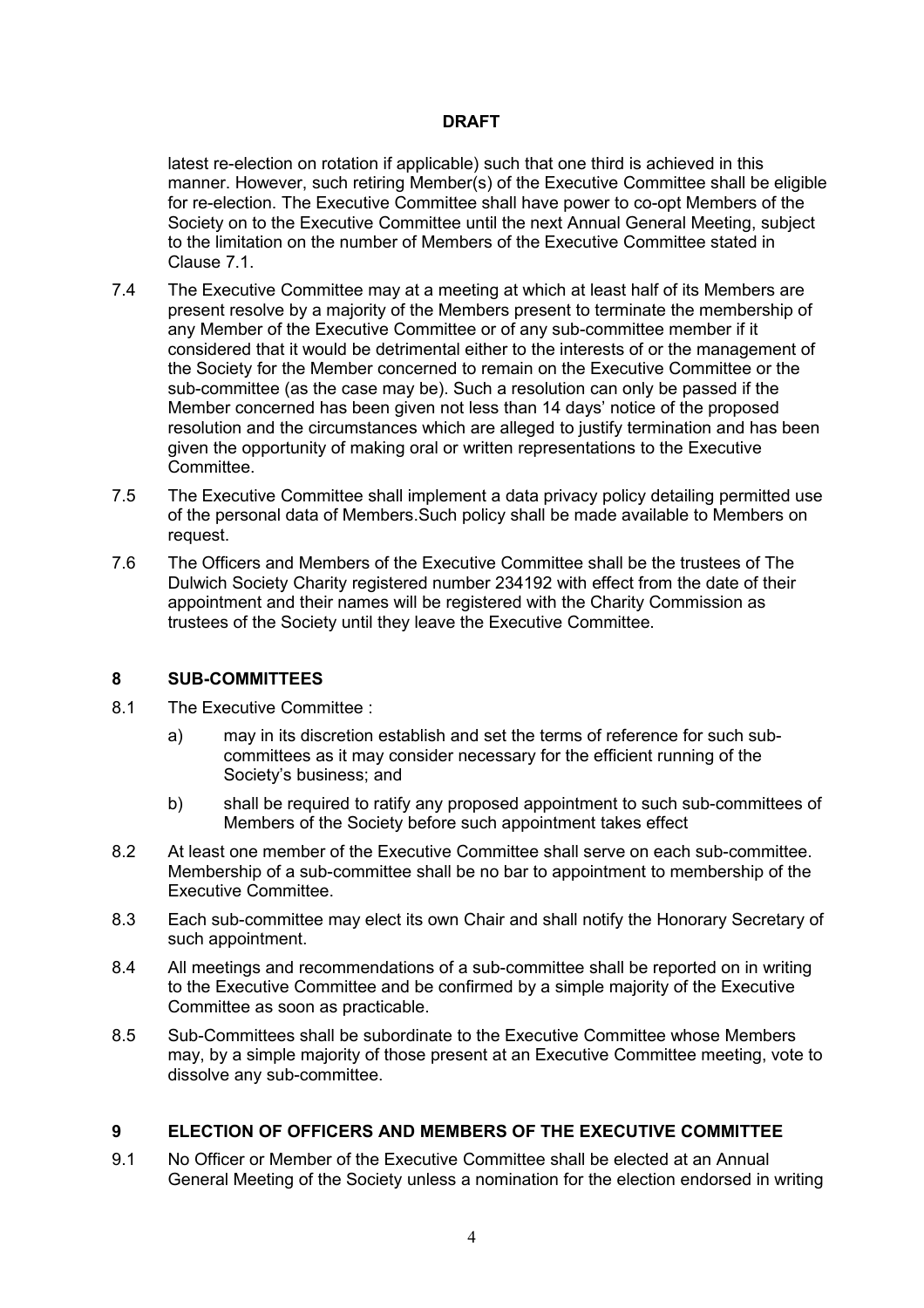by the candidate has been submitted in writing or by electronic means to the Executive Committee by two Members not less than fourteen days before such meeting.

9.2 The Executive Committee shall have the power to nominate Members for election to the Executive Committee.

#### **10 FINANCE**

To assist in the attainment of the objects of the Society the Executive Committee shall have power to make appeals for funds and donations and to carry out activities for the purpose of raising funds provided that the Society shall not undertake any permanent trading activities in raising funds for its objects. The Accounts shall be kept by the Honorary Treasurer and shall be subject to an independent examination once a year to 31 December each year and presented to the next ensuing Annual General Meeting for adoption by the Members of the Society. All monies belonging to the Society shall be kept in an account(s) at a Bank or Building Society to be decided by the Executive Committee and the said account shall be operated in such manner as the Executive Committee shall decide. Any monies not required for immediate application may be invested in such manner as the Executive Committee decide. The income and property of the Society shall be applied solely towards the promotion of the objects of the Society and no part thereof shall be paid or transferred directly or indirectly to the Members of the Society except to reimburse proper out of pocket expenses.

#### **11 QUORUM**

Five Members of the Executive Committee shall form a quorum for an Executive Committee Meeting. Two Members of a sub-committee shall form a quorum for a Sub Committee Meeting and twenty Members of the Society shall form a quorum for the purpose of an Annual General Meeting or Special General Meeting.

#### **12 REGULATIONS AND BY-LAWS**

The Executive Committee shall have power from time to time to make such by-laws as it shall deem necessary for the conduct of the affairs of the Society and the furtherance of its objects and these shall be communicated to the Members as soon as practicable.

#### **13 MEETINGS**

- 13.1 An Annual General Meeting of the Society shall be held between the 1 January and the 31 May in each year and a Special General Meeting may be convened at any time by the Executive Committee. Not less than twenty one clear days' notice shall be given of an Annual or Special General Meeting by the Secretary to the Members of the Society. Accidental omission to send to any Member a notice of any Meeting shall not invalidate the proceedings of such Meeting. The nature of any business to be transacted shall be specified on the notice convening the Meeting.
- 13.2 If not less than thirty Members send a written request to the Honorary Secretary requesting a Special General Meeting, along with a copy of the motion or motions to be put to Members, a Special General Meeting shall be convened within 35 days after such request shall have been sent to the Honorary Secretary.
- 13.3 Except for contested elections for officers or other Members of the Executive Committee all which shall be conducted by a poll (electronic or otherwise), resolutions at an Annual General Meeting or a Special General Meeting or a Meeting of the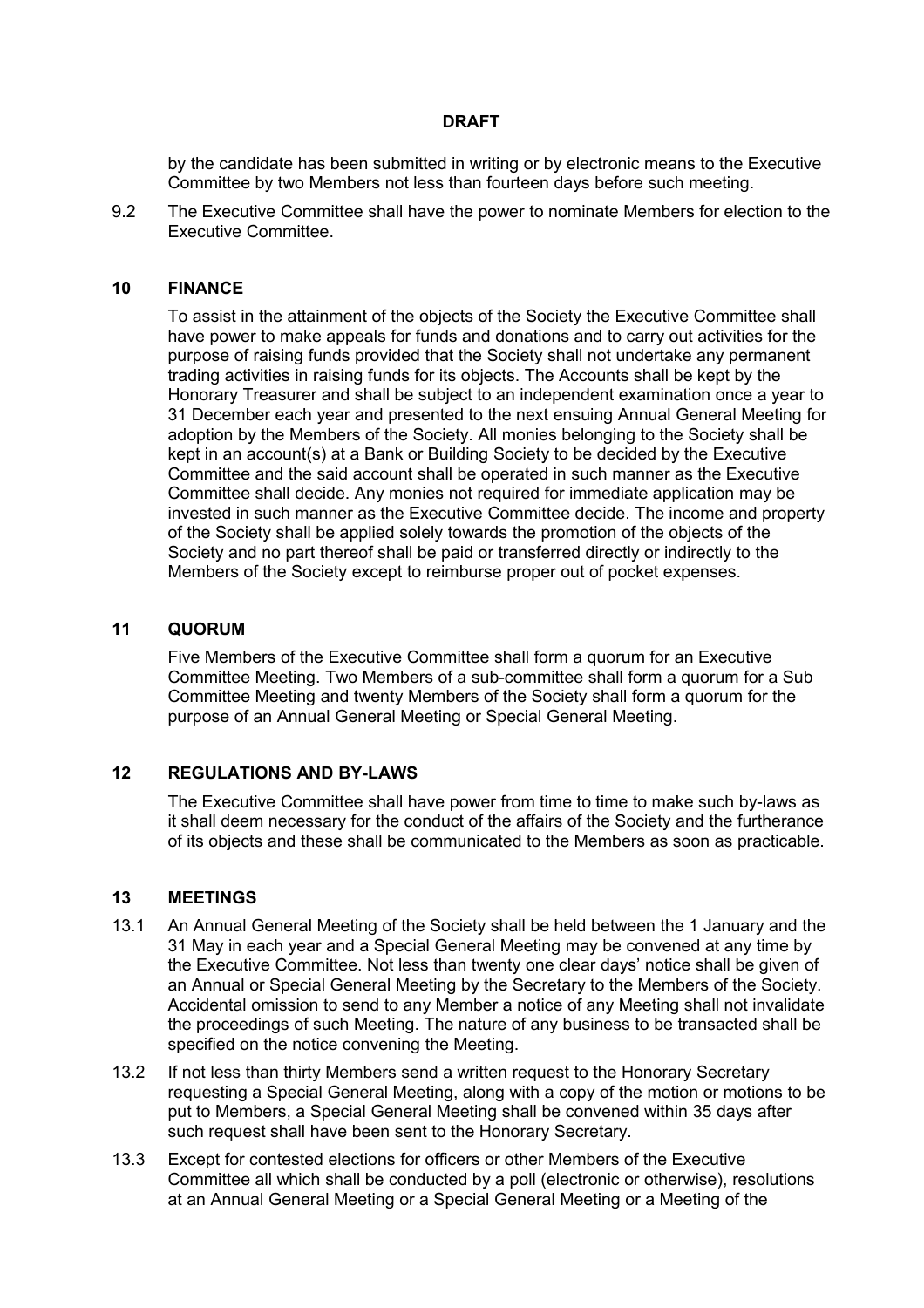Executive Committee or of any Sub-Committee shall, unless the Executive Committee decides otherwise, be determined on a show of hands. The Executive Committee may determine that any vote be held using a poll and may prescribe the format of such poll (using electronic means or otherwise). Resolutions shall pass by a simple majority (except for resolutions covered by Clauses 15.1 or 16). In the event of a hung decision the Chairman of the Meeting shall have a second or casting vote.

- 13.4 Meetings of the Executive Committee or any Sub-Committee may be held on four days' notice or on one clear day's notice if any of the Officers shall determine that the matter to be discussed is urgent. Meetings of the Executive Committee shall be called by the Secretary and Meetings of Sub-Committees shall be called by the Chairman of the Sub-Committee respectively and if the Secretary shall fail to call a Meeting of the Executive Committee when one is requested by three Members of the Executive Committee then such three Members may validly call the Meeting.
- 13.5 The President of the Society or in his absence the Chair or failing him or her the Vice-Chair shall be the Chair of an Annual or Special General Meeting but if none of them is present at such a meeting within five minutes from the time it is called to commence, the Members present and entitled to vote shall choose any other Officer or Member of the Executive Committee present to chair the meeting or if none of them shall be present the Members may elect any one of the Members of the Society present to chair the meeting.
- 13.6 Minutes of Annual General Meetings and Special General Meetings will be made available to Members on request. Approved minutes of meetings of the Executive Committee and, unless the Chair or Vice Chair considers that publication is not appropriate (for example if publication were to breach the Society's policy on data protection), each sub-committee held after 28 June 2021 shall be made available to Members on request.
- 13.7 Members wishing to vote by proxy at a Annual General Meeting or Special General Meeting shall submit their proxy (in the format, electronically or otherwise prescribed from time to time by the Executive Committee) to the Secretary not later than two working days before the meeting. Proxies must be Members of the Society. A proxy vote cannot be revoked once the meeting is in progress. A Member submitting a valid proxy for a meeting shall contribute to the quorum for the meeting.
- 13.8 Any Annual General Meeting, Special General Meeting, meeting of the Executive Committee or of any sub-committee may be validly called and held by use of suitable electronic means agreed by the Executive Committee in which each participant Member may communicate with the other participants. Any Member participating at such a meeting shall qualify as being present at that meeting. Meetings held by electronic means must comply with rules for meetings of the Society, including chairing and taking of minutes and electronic means of participation shall count as being present and shall contribute to the quorum for the meeting. Any person claiming to be a Member may be required to have this verified.

#### **14 DECLARATION OF INTEREST**

It shall be the duty of every Member of the Executive Committee or any sub-committee who is in any way directly or indirectly financially, professionally or in any other way interested in any item to be discussed at a meeting at which they are present shall declare such interest. In the case of a conflict of interest, the Chair of the meeting shall determine how to address the conflict and may, if appropriate, require the Member conflicted to recuse themselves from participating in the discussion and or voting on that item. Declarations of interest shall be recorded in the minutes of the Meeting.